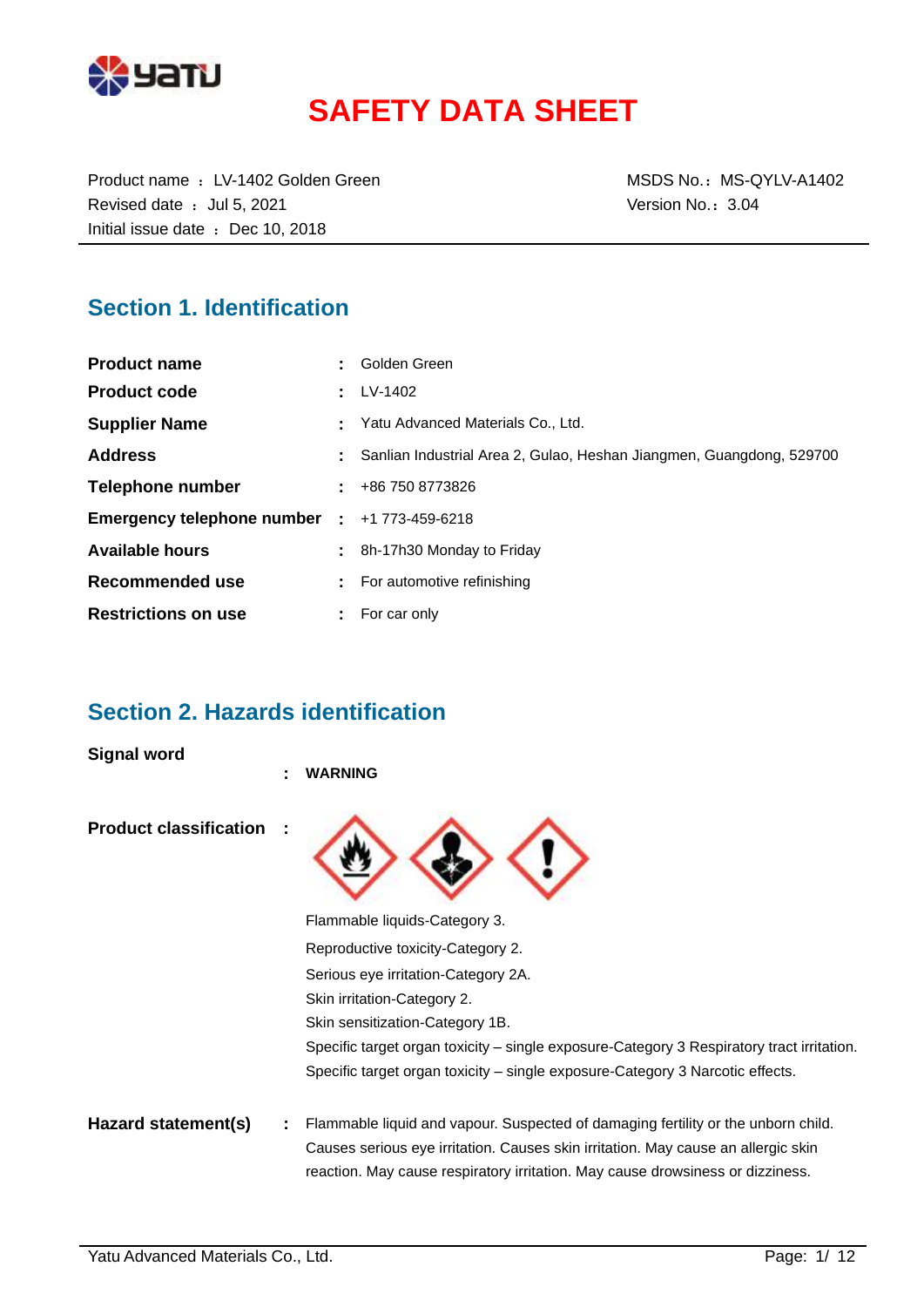### **Precautionary statement(s)**

**Prevention:** Obtain special instructions before use. Do not handle until all safety precautions have been read and understood. Keep away from heat,hot surfaces, sparks, open flames and other ignition sources. No smoking. Keep container tightly closed. For large container, ground and bond container and receiving equipment. Use explosion-proof electrical, ventilating and lightning equipment. Use non-sparking tools. Take action to prevent static discharges. Avoid breathing mist, vapours, and spray. Wash hands thoroughly after handling and any other part of the body that may have been exposed to the product. Use only outdoors or in a well-ventilated area. Wear protective gloves, protective clothing, eye and face protection. Contaminated work clothing should not be allowed out of the workplace.

**Response:** In case of fire: Use an appropriate extinguisher. IF ON SKIN (or hair): Take off immediately all contaminated clothing and wash it beforereuse. Rinse skin with water or shower. If skin irritation or a rash occurs: Get medical advice.IF IN EYES: Rinse cautiously with water for severalminutes. Remove contact lenses if present and easy to do. Continue rinsing. If eye irritation persists: Get medical advice. IF INHALED: Remove personto fresh air and keep comfortable for breathing. Call a POISON CENTER ou doctor if you feel unwell. IF exposed or concerned: Get medical advice.

**Storage:** Store in a well ventilated place. Keep container tightly closed. Keep cool. Store locked up.

**Disposal:** Dispose of contents/container in accordance with local, regional, national and/or international regulations in force.

**Other hazards:** Moderately toxic by intravenous, intraperitoneal route and subcutaneous routes.

See toxicological information, section 11.

# **Section 3. Composition/information on ingredients**

| Substance/mixture |                                     | Mixture                                        |                     |
|-------------------|-------------------------------------|------------------------------------------------|---------------------|
| No.               | CAS No.<br>Common name and synonyms |                                                | Concentration (W/W) |
|                   | 98-56-6                             | para-Chlorobenzotrifluoride                    | 31.1                |
| 2                 | 67-64-1                             | Acetone                                        | 11.2                |
| 3                 | 9004-36-8                           | Cellulose acetate butyrate                     | 5                   |
| 4                 | 79-20-9                             | Methyl acetate                                 | 4.3                 |
| 5                 | 1330-20-7                           | Xylenes (mix isomers o,m,p, and ethyl benzene) | 3.13                |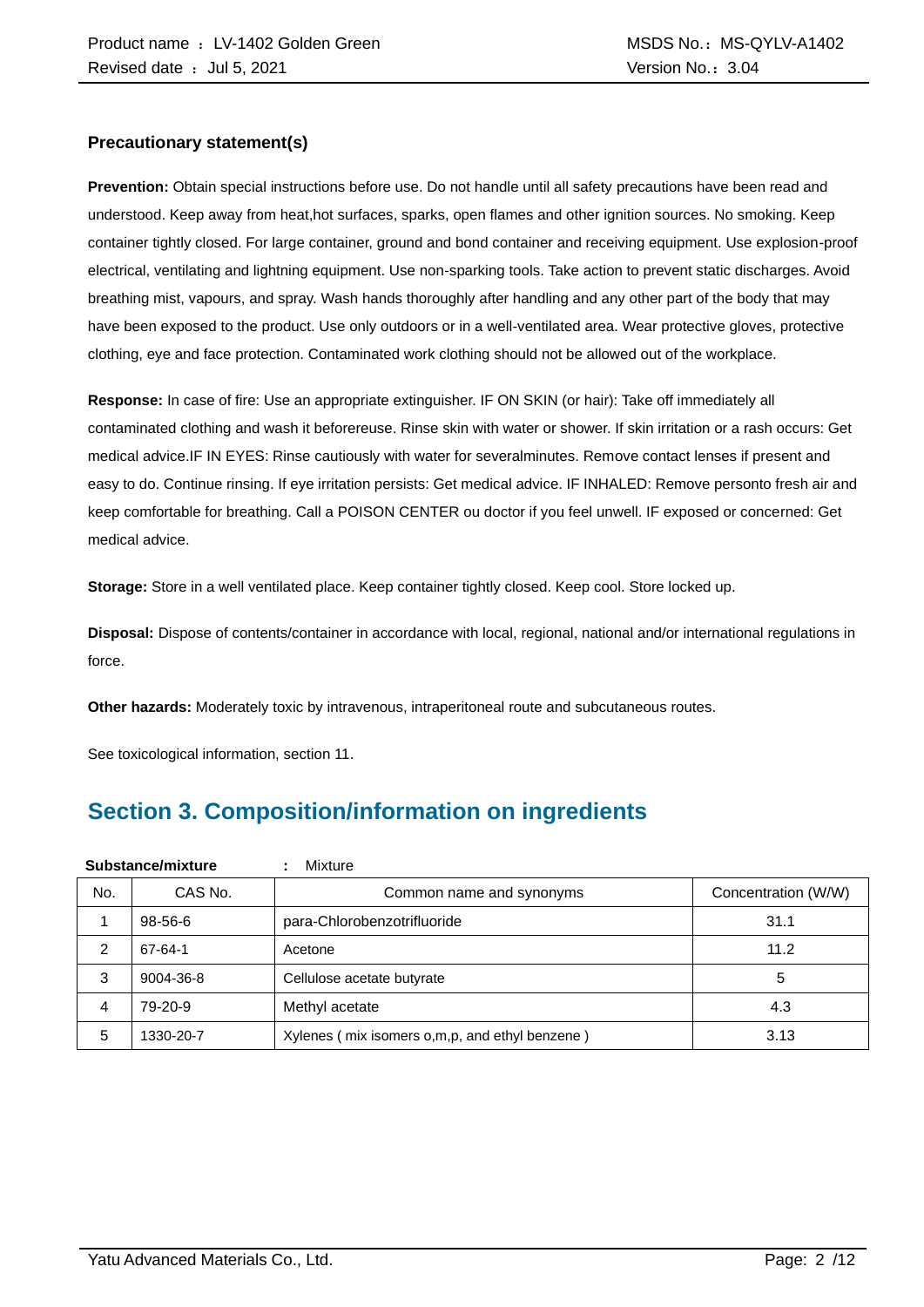### **Section 4. First aid measures**

**If swallowed, irritation, any type of overexposure or symptoms of overexposure occur during use of the product or persists after use, immediately contact a POISON CENTER, an EMERGENCY ROOM or a PHYSICIAN; ensure that the product safety data sheet is available.**

**Eye contact:** Check for and remove any contact lenses. Immediately flush eyes with plenty of water for at least 15 minutes, occasionally lifting theupper and lower eyelids. Get medical attention immediately.

**Skin contact:** In case of contact, immediately flush skin with plenty of water for at least 15 minutes while removing contaminated clothing and shoes.Wash clothing before reuse. Clean shoes thoroughly before reuse. Get medical attention immediately.

**Inhalation:** Move exposed person to fresh air. Keep this person warm and lying down. Loosen tight clothing such as a collar, tie, belt or waistband. Ifnot breathing, if breathing is irregular or if respiratory arrest occurs, provide artificial respiration or oxygen by trained personnel. Get medical attention immediately.

**Ingestion:** Wash out mouth with water. Do not induce vomiting unless directed to do so by medical personnel. Never give anything by mouth to anunconscious person. Get medical attention immediately.

**Symptoms:** This product is irritating to skin, eyes, respiratory and digestive tracts. The severity of symptoms can vary depending on the exposureconditions (contact time, product concentration, etc.). The worker may also develop cutaneous hypersensitivity. Cough, breathing pain, eye redness. Redness, flaking and cracking of the skin. Inhalation of high concentrations may cause headache, nausea, vomiting, dizziness, incoordination, confusion, stupor, drowsiness and death.

**Effects (acute or delayed):** This product is a serious irritant that may cause reversible damages to the cornea. May cause skin sensitization. Maycause skin irritation. Following repeated or prolonged contact, it has a degreasing effect on the skin. Can cause depression of the central nervous system. May cause kidney damage. Inhalation of high concentrations vapors can cause narcotic effect. Studies suggest the possibility of an increase in congenital malformations.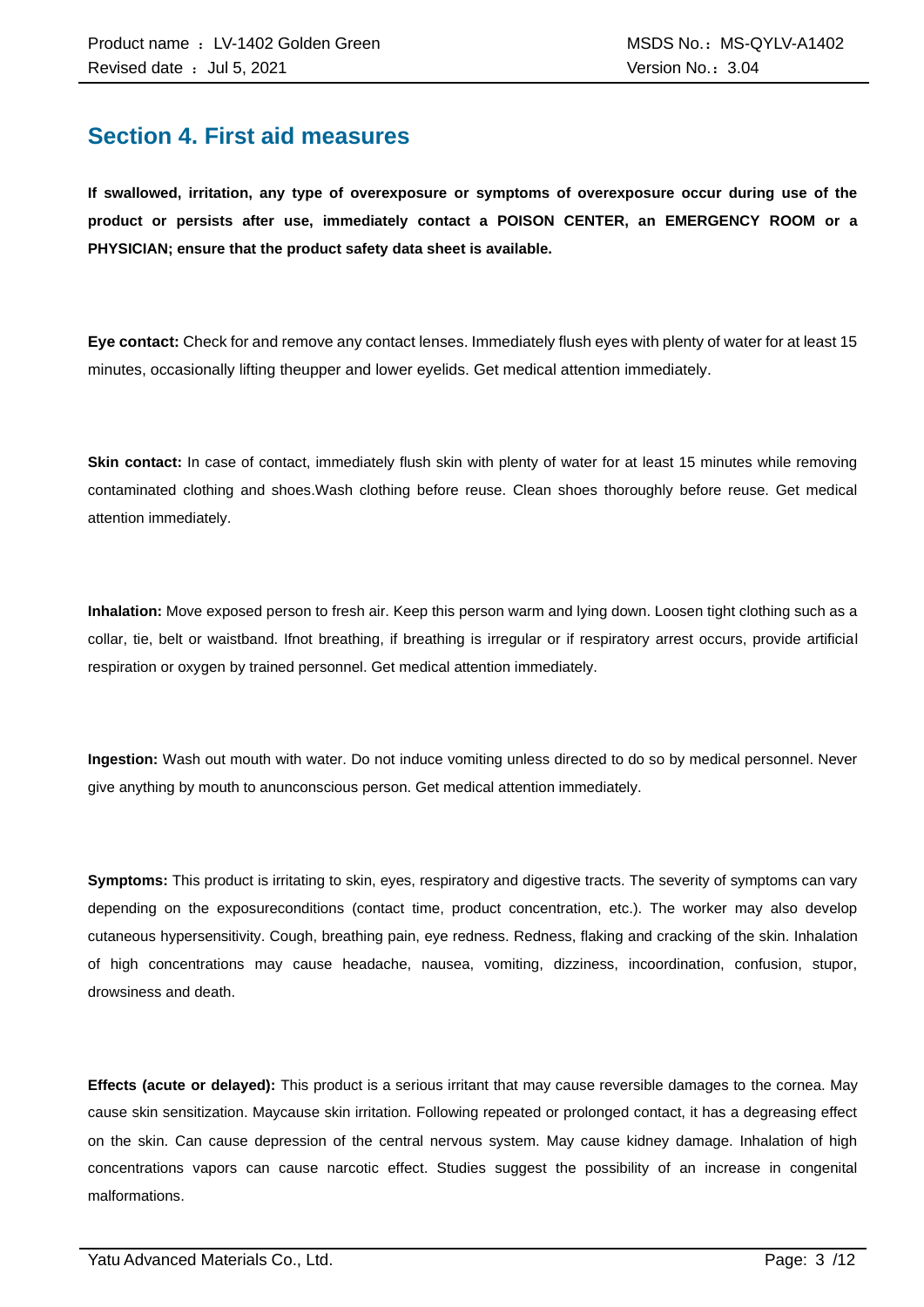**Immediate medical attention and special treatment:** No specific treatment. Treat symptomatically. Contact poison treatment specialist immediatelyif large quantities have been ingested or inhaled.

### **Section 5. Fire-fighting measures**

**Suitable extinguishing media:** Use dry chemical, CO<sub>2</sub>, water spray (fog) or foam.

**Unsuitable extinguishing media:** Jets of water can facilitate the spread of fire.

**Specific hazards arising from the hazardous product:** Flammable. Vapors may form explosive mixtures with air. The vapors are heavier than airand may travel to an ignition source.

**Hazardous combustion products:** Carbon monoxide and dioxide. Aldehydes. Carboxylic acids.

**Special protective equipment and precautions for fire-fighters:** Fire-fighters should wear appropriate protective equipment and self-containedbreathing apparatus (SCBA) with a full face-piece operated in positive pressure mode.

### **Section 6. Accidental release measures**

**Personal precautions:** No action shall be taken involving any personal risk or without suitable training. Evacuate surrounding areas. Keepunnecessary and unprotected personnel from entering. Do not touch or walk through spilled material. Shut off all ignition sources. No flares, smoking or flames in hazard area. Avoid breathing vapor or mist. Provide adequate ventilation. Wear appropriate respirator when ventilation is inadequate. Put on appropriate personal protective equipment (see Section 8).

**Protective equipment and emergency procedures:** Avoid dispersal of spilled material and runoff and contact with soil, waterways, drains andsewers. Inform the relevant authorities if the product has caused environmental pollution (sewers, waterways, soil or air).

**Methods and materials for containment and cleaning up:** Stop leak if without risk. Move containers from spill area. Dilute with water and mop up ifwater-soluble. Alternatively, or if water-insoluble, absorb with an inert dry material and place in an appropriate waste disposal container. Use spark-proof tools and explosionproof equipment. Dispose of via a licensed waste disposal contractor.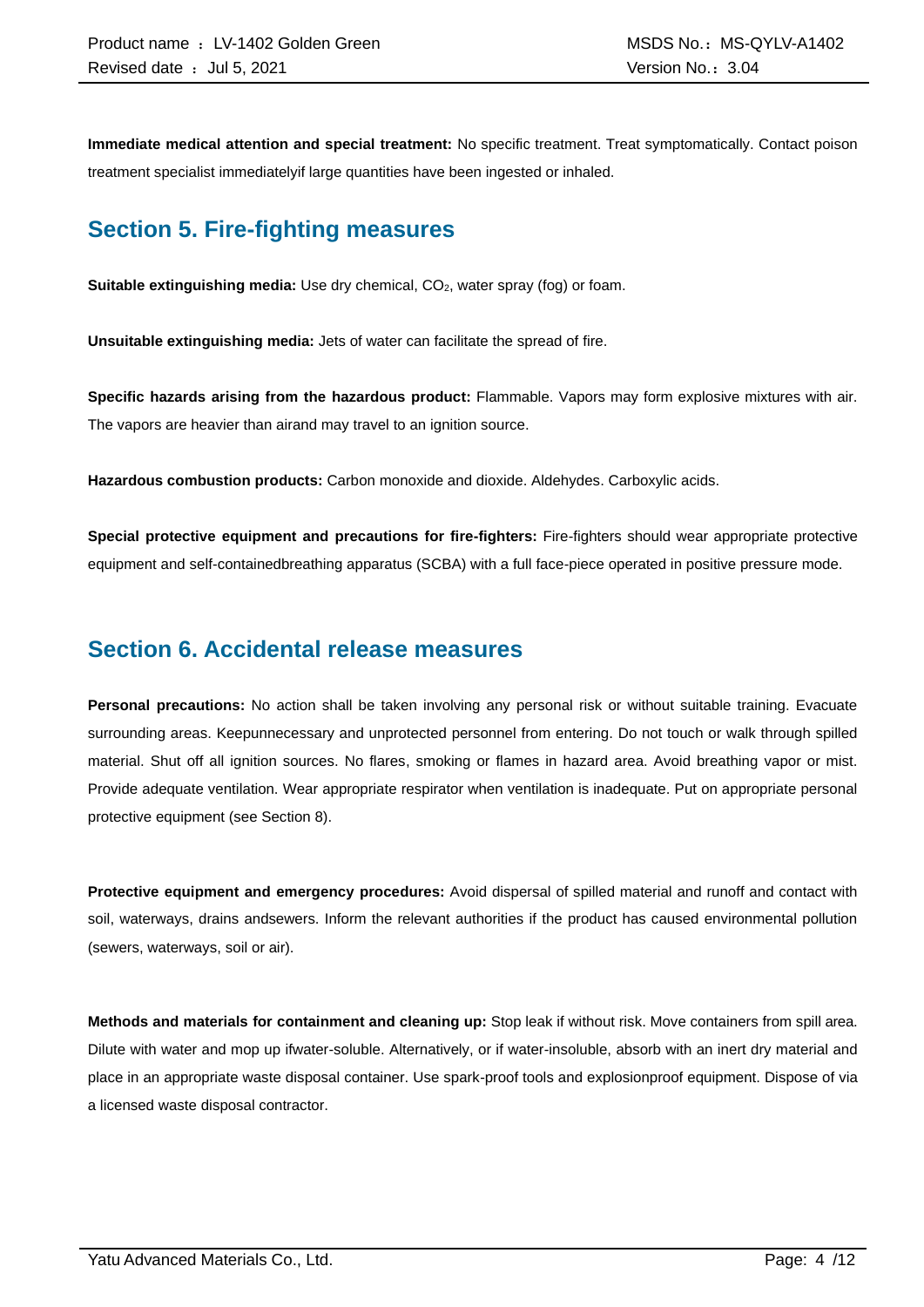### **Section 7. Handling and storage**

**Precautions for safe handling:** Put on appropriate personal protective equipment (see Section 8). Eating, drinking and smoking should be prohibitedin areas where this material is handled, stored and processed. Workers should wash hands and face before eating, drinking and smoking. Remove contaminated clothing and protective equipment before entering eating areas. Avoid exposure - obtain special instructions before use. Avoid contact with eyes, skin and clothing. Do not ingest. Avoid breathing vapor or mist. Use only with adequate ventilation. Wear appropriate respirator when ventilation is inadequate. Do not enter storage areas and confined spaces unless adequately ventilated. Keep in the original container or an approved alternative made from a compatible material, kept tightly closed when not in use. Store and use away from heat, sparks, open flame or any other ignition source. Use explosion-proof electrical (ventilating, lighting and material handling) equipment. Use non-sparking tools. Take precautionary measures against electrostatic discharges. To avoid fire or explosion, dissipate static electricity during transfer by grounding and bonding containers and equipment before transferring material. Empty containers retain product residue and can be hazardous. Do not reuse container.

**Conditions for safe storage:** Store in accordance with local regulations. Store in a segregated and approved area. Store in original containerprotected from direct sunlight in a dry, cool and well-ventilated area, away from incompatible materials (see section 10) and food and drink. Eliminate all ignition sources. Separate from oxidizing materials. Keep container tightly closed and sealed until ready for use. Containers that have been opened must be carefully resealed and kept upright to prevent leakage. Do not store in unlabeled containers. Use appropriate containment to avoid environmental contamination.

**Incompatibility:** Strong oxidizing agents. Chlorinated products. Oxidizers. Strong bases and Ammonia.

| No. | CAS No.   | Common name and synonyms                         | IDHL $mq/m3$  | TWA mg/m $3$  | STEL mg/ $m3$ | CEIL mg/m <sup>3</sup> |
|-----|-----------|--------------------------------------------------|---------------|---------------|---------------|------------------------|
|     | 98-56-6   | para-Chlorobenzotrifluoride                      | Not available | Not available | Not available | Not available          |
|     | 67-64-1   | Acetone                                          | 5938          | 1190          | 2380          | Not available          |
|     | 9004-36-8 | Cellulose acetate butyrate                       | Not available | Not available | Not available | Not available          |
| 4   | 79-20-9   | Methyl acetate                                   | 3100          | 606           | 757           | Not available          |
| 5   | 1330-20-7 | Xylenes (mix isomers o, m, p, and ethyl benzene) | 900           | 434           | 651           | Not available          |

### **Section 8. Exposure controls/personal protection**

IDHL: Immediately Dangerous to Life or Health Concentrations

TWA : Time Weighted Average

STEL: Short -Term Exposure Limit

CEIL: Ceiling Limit

**Appropriate engineering controls:** Use only with adequate ventilation. Use process enclosures, local exhaust ventilation or other engineeringcontrols to keep worker exposure to airborne contaminants below any recommended or statutory limits. The engineering controls also need to keep gas, vapor or dust concentrations below any lower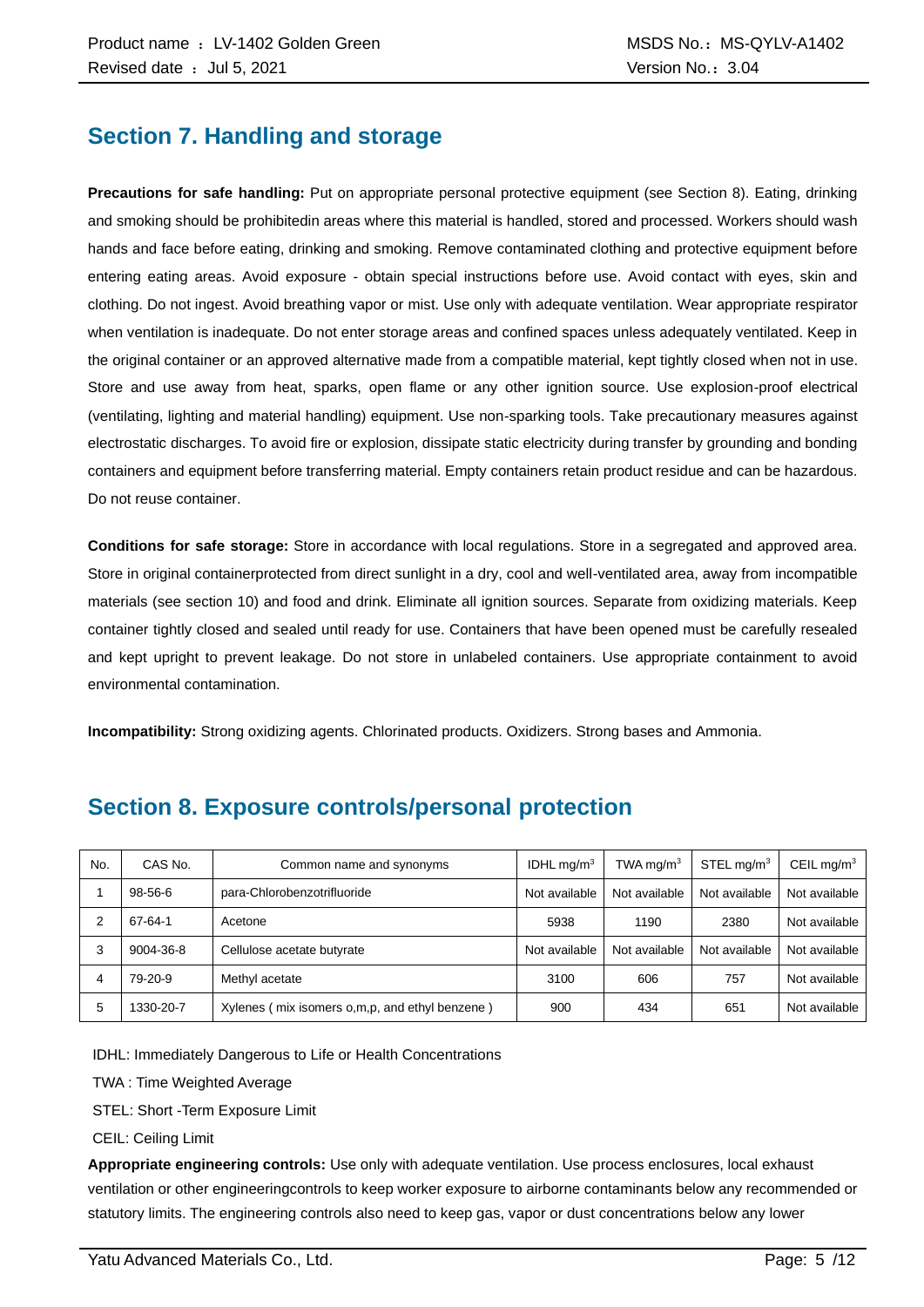explosive limits. Use explosion-proof ventilation equipment.

**Individual protection measures:** Wash hands, forearms and face thoroughly after handling chemical products, before eating, smoking and using thelavatory and at the end of the working period. Appropriate techniques should be used to remove potentially contaminated clothing. Wash contaminated clothing before reusing. Ensure that eyewash stations and safety showers are close to the workstation location.

**Eyes:** DO NOT WEAR CONTACT LENSES Wear anti-splash safety goggles.

**Hands:** Chemical-resistant, impervious gloves complying with an approved standard should be worn at all times when handling chemical products if arisk assessment indicates this is necessary. Considering the parameters specified by the glove manufacturer, check during use that the gloves are still retaining their protective properties.

**Respiratory:** If workers are exposed to concentrations above the exposure limit, they must use appropriate, certified respirators. Use a properly fitted,air-purifying or air-fed respirator complying with an approved standard if a risk assessment indicates this is necessary. Respirator selection must be based on known or anticipated exposure levels, the hazards of the product and the safe working limits of the selected respirator.

**Others:** Wear protective clothing with long sleeves and appropriate safety shoes at all times.

### **Section 9. Physical and chemical properties**

| <b>Physical state</b>                          | t  | Liquid                                   |
|------------------------------------------------|----|------------------------------------------|
| <b>Colour</b>                                  |    | Golden Green                             |
| Odour                                          |    | Solvent                                  |
| <b>Odour threshold</b>                         |    | Not available                            |
| рH                                             |    | Not available                            |
| <b>Melting/Freezing point</b>                  | ÷  | $-34$ °C (-29.2 °F)                      |
| Initial boiling point/boiling range            | ÷. | >60 °C (140 °F)                          |
| Flash point (closed cup)                       | Ì. | 28°C (82.4°F)                            |
| Lower flammable/explosive limit                |    | 2.5% at 25 °C                            |
| Upper flammable/explosive limit                |    | 12.8% at 25 °C                           |
| <b>Auto-ignition temperature</b>               | t  | >400 °C (752 °F)                         |
| <b>Evaporation rate</b>                        |    | Not available                            |
| Vapor pressure                                 |    | Not available                            |
| <b>Vapor density</b>                           | ÷  | $> 1$ (air=1)                            |
| <b>Specific gravity</b>                        | t  | 1.084kg/L at 20 $^{\circ}$ C (water = 1) |
| Solubility in water                            | ٠  | Insoluble                                |
| <b>Partition coefficient - n-octanol/water</b> | t  | Not available                            |
| <b>Decomposition temperature</b>               |    | >150 °C (302 °F)                         |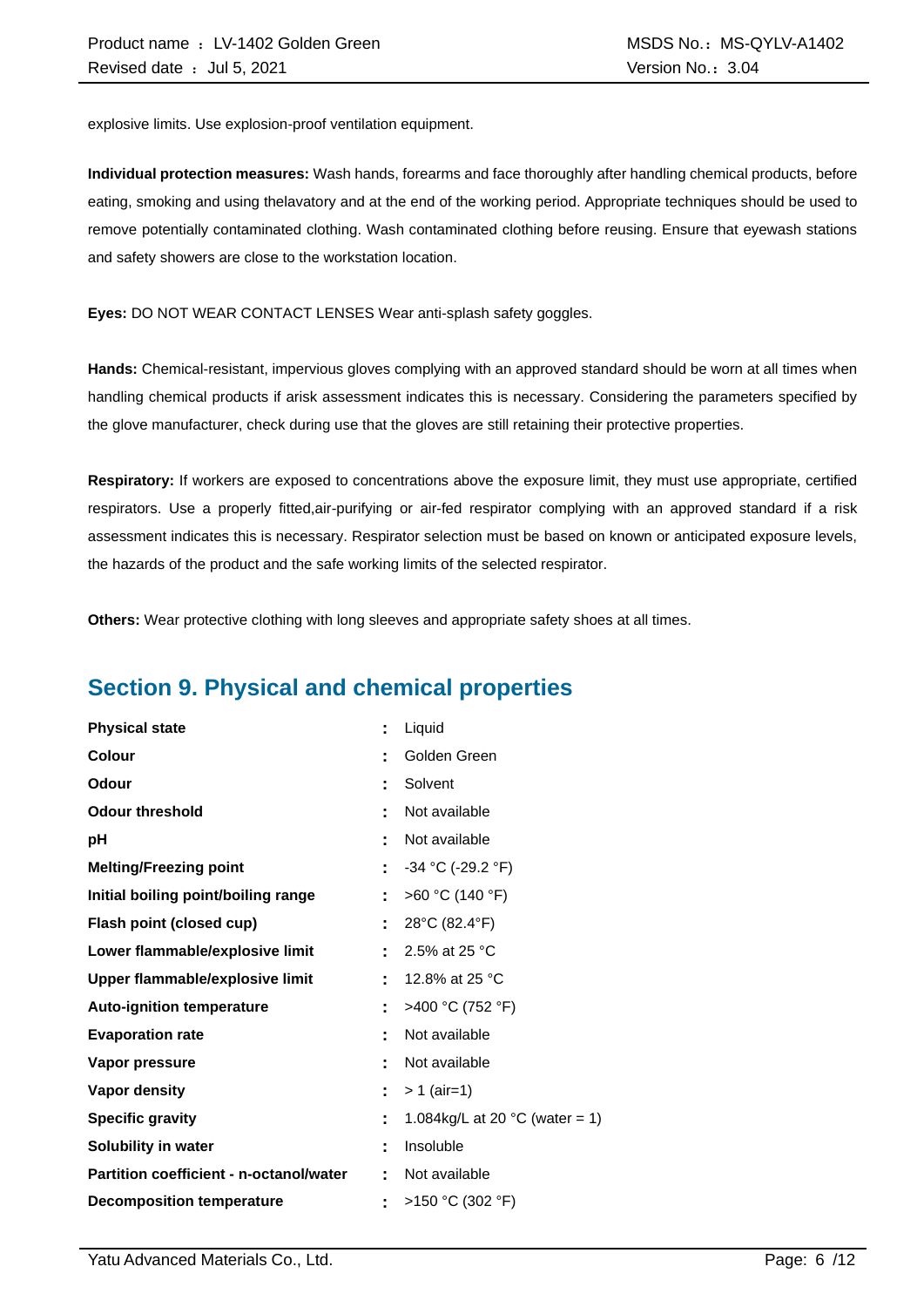**Kinematic viscosity** 

:  $>20.5$  mm<sup>2</sup>/s (at 40 °C)

**Regulatory VOC (use state) :** 1.167-1.292 lbs/gal minus water and exempt solvents

### **Section 10. Stability and reactivity**

**Reactivity:** Stable under recommended conditions of storage and handling.

**Chemical stability:** The product is chemically stable under normal conditions of use.

**Possibility of hazardous reactions:** No dangerous or polymerization reactions will not occur under normal conditions of use. Danger of explosionwhen heated.

**Conditions to avoid:** Avoid electrical discharge. Keep away from sources of ignition, open flames and sparks, Keep away from incompatible products.

**Incompatible materials:** This product can attack certain types of plastic, rubber or coatings.

**Hazardous decomposition products:** Carbon monoxide and dioxide. Aldehydes. Carboxylic acids.

### **Section 11. Toxicological information**

| No. | CAS No.   | Common name and synonyms                            | $(1)$ LD<br>oral | $(2)$ LD<br>skin        | $(3)$ LD<br>skin | $(4)$ LC<br>gases       | $(5)$ LC<br>vapors | $(6)$ LC<br>dusts-mist |
|-----|-----------|-----------------------------------------------------|------------------|-------------------------|------------------|-------------------------|--------------------|------------------------|
| 1   | 98-56-6   | para-Chlorobenzotrifluoride                         | 13000            | <b>Not</b><br>available | 3300             | Not<br>available        | 22.00              | >5.00                  |
| 2   | 67-64-1   | Acetone                                             | 5800             | >15800                  | $>$ 15800        | Not<br>available        | 71.25              | > 5.00                 |
| 3   | 9004-36-8 | Cellulose acetate butyrate                          | 500              | 1100                    | 1100             | <b>Not</b><br>available | Not<br>available   | >5.00                  |
| 4   | 79-20-9   | Methyl acetate                                      | 6482             | >2000                   | >2000            | Not<br>available        | >48.48             | > 5.00                 |
| 5   | 1330-20-7 | Xylenes<br>mix isomers o,m,p,<br>and ethyl benzene) | 3523             | <b>Not</b><br>available | 4325             | Not<br>available        | 21.71              | $>$ 5.00               |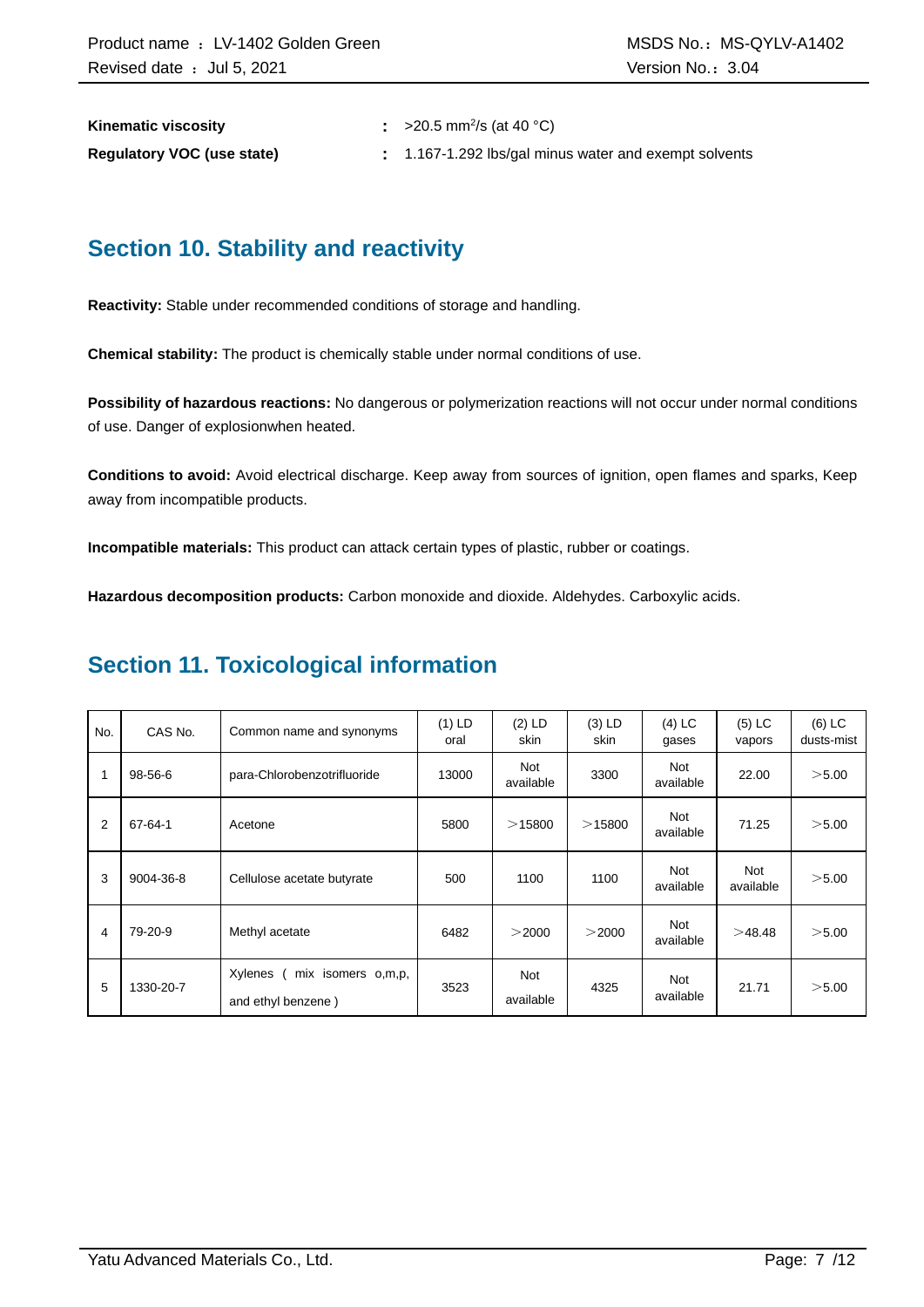- (1) LD<sub>50</sub> oral mg/kg
- $(2)$  LD<sub>50</sub> skin mg/kg
- (3) LD<sub>50</sub> skin mg/kg
- $(4)$  LC<sub>50</sub> inhalationppmV 4h gases
- (5) LC<sup>50</sup> inhalation mg/l 4h vapors
- $(6)$  LC<sub>50</sub> inhalation mg/l 4h dusts-mist

**Routes of exposure:** This product is absorbed through the respiratory tract, skin and gastrointestinal tract.

**Symptoms:** This product is irritating to skin, eyes, respiratory and digestive tracts. The severity of symptoms can vary depending on the exposureconditions (contact time, product concentration, etc.). The worker may also develop cutaneous hypersensitivity. Cough, breathing pain, eye redness. Redness, flaking and cracking of the skin. Inhalation of high concentrations may cause headache, nausea, vomiting, dizziness, incoordination, confusion, stupor, drowsiness and death.

**Delayed and immediate effects:** This product is a serious irritant that may cause reversible damages to the cornea. May cause skin sensitization.May cause skin irritation. Following repeated or prolonged contact, it has a degreasing effect on the skin. Can cause depression of the central nervous system. May cause kidney damage. Inhalation of high concentrations vapors can cause narcotic effect. Studies suggest the possibility of an increase in congenital malformations.

| No. | CAS No.       | Common name and<br>synonyms                       | <b>IARC</b>   | <b>ACGIH</b>   | Mutagenicity                                                                 | Effect on reproduction                                                                            |
|-----|---------------|---------------------------------------------------|---------------|----------------|------------------------------------------------------------------------------|---------------------------------------------------------------------------------------------------|
|     | $98 - 56 - 6$ | para-Chlorobenzotrifluoride                       | 4             | A <sub>5</sub> | The data do not allow for an<br>adequate assessment of<br>mutagenic effects. | Not available                                                                                     |
| 2   | 67-64-1       | Acetone                                           | Not available | A <sub>4</sub> | No effects shown.                                                            | The data do not allow for an<br>adequate evaluation of the<br>effects on reproduction.            |
| 3   | 9004-36-8     | Cellulose acetate butyrate                        | 4             | A <sub>5</sub> | Not available                                                                | Not available                                                                                     |
| 4   | 79-20-9       | Methyl acetate                                    | 4             | A <sub>5</sub> | The data do not allow for an<br>adequate assessment of<br>mutagenic effects. | Not available                                                                                     |
| 5   | 1330-20-7     | Xylenes (mix isomers<br>o,m,p, and ethyl benzene) | 3             | A4             | The data do not allow for an<br>adequate assessment of<br>mutagenic effects. | It has an embryotoxic and/or<br>fetotoxic in animals. It can<br>cause sperm damage in<br>animals. |

#### **Cancer classification under IARC (International Agency for Research on Cancer)**

Group 1: carcinogenic to humans.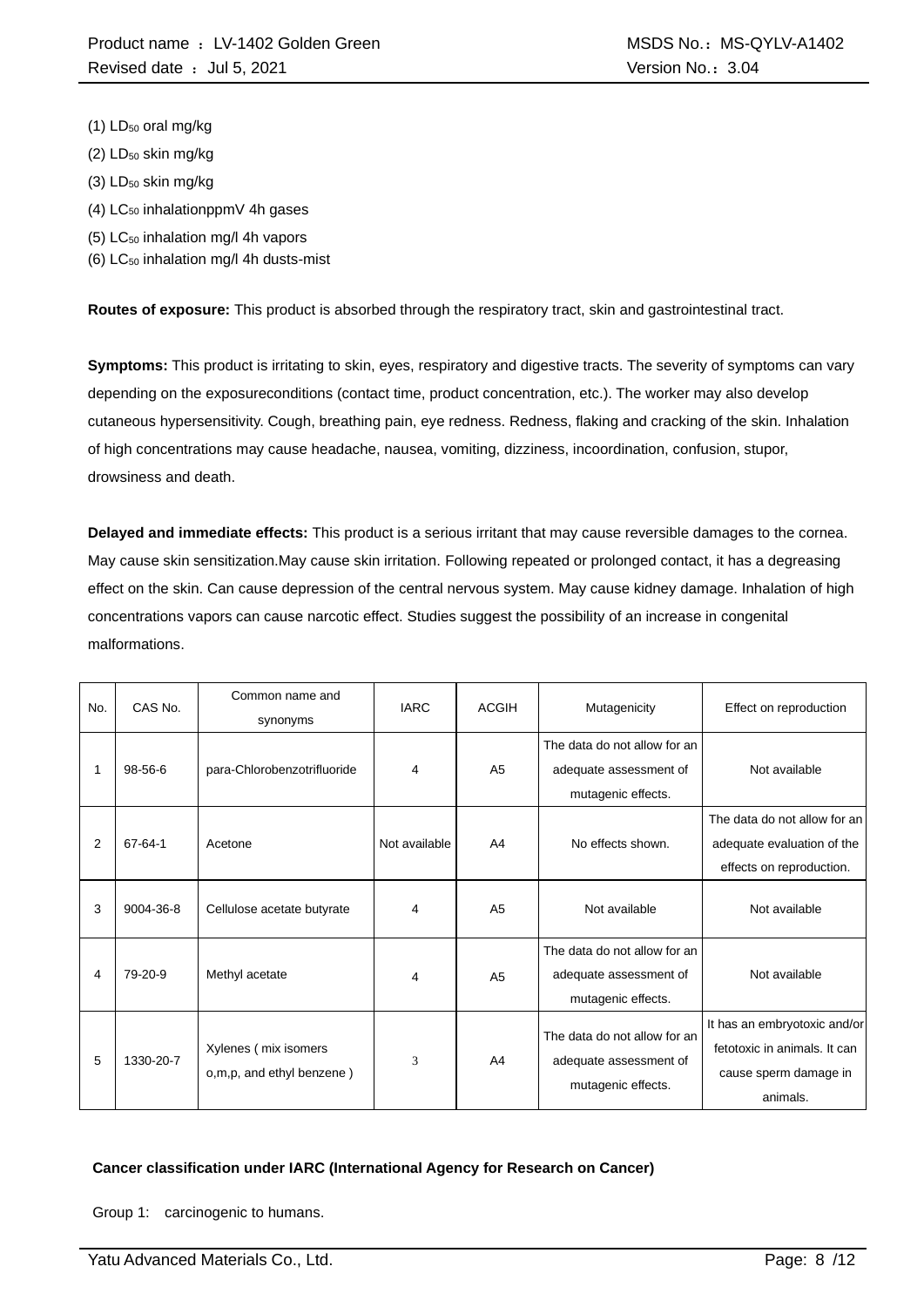Group 2A: probably carcinogenic to humans.

- Group 2B: possibly carcinogenic to humans.
- Group 3: not classifiable as to its carcinogenicity to humans.
- Group 4: probably not carcinogenic to humans.

#### **Cancer classification under ACGIH (American Conference of Governmental Industrial Hygienists)**

Group A1: confirmed human carcinogen.

Group A2: suspected human carcinogen.

Group A3: confirmed animal carcinogen with unknown relevance to humans.

Group A4: not classifiable as a human carcinogen.

Group A5: not suspected as a human carcinogen.

### **Section 12. Ecological information**

| No. |           |                                                | $\%$ | Persistent | Bio-         | Aquatic     |
|-----|-----------|------------------------------------------------|------|------------|--------------|-------------|
|     | CAS No.   | Common name and synonyms                       |      |            | accumulation | ecotoxicity |
|     | 98-56-6   | para-Chlorobenzotrifluoride                    | 31.1 | N/A        | N/A          | N/A         |
| 2   | 67-64-1   | Acetone                                        | 11.2 | Yes        | <b>No</b>    | No.         |
| 3   | 9004-36-8 | Cellulose acetate butyrate                     | 5    | Uncertain  | Uncertain    | No.         |
| 4   | 79-20-9   | Methyl acetate                                 | 4.3  | Yes        | <b>No</b>    | <b>No</b>   |
| 5   | 1330-20-7 | Xylenes (mix isomers o,m,p, and ethyl benzene) | 3.13 | <b>No</b>  | No           | <b>No</b>   |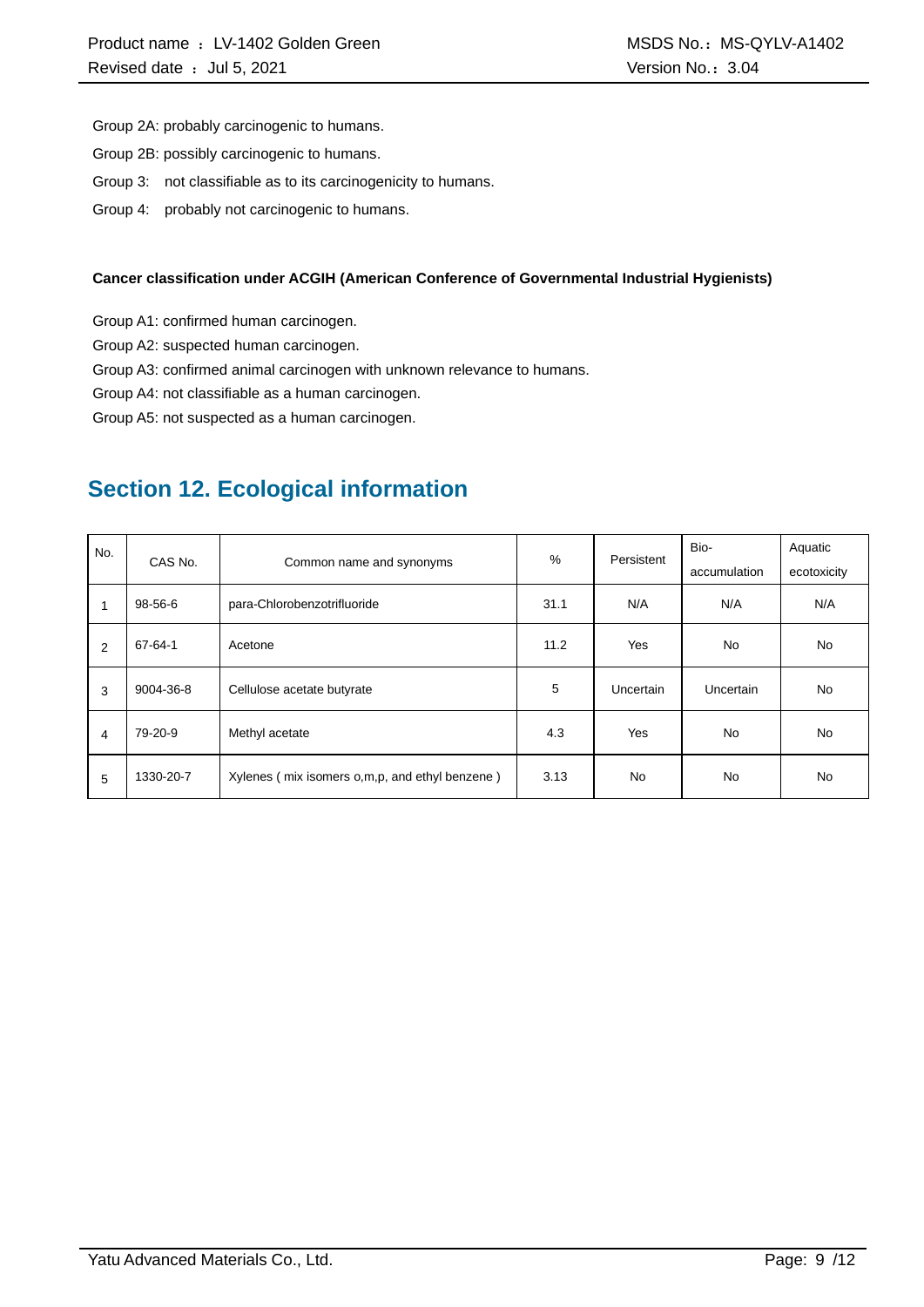| No. | CAS No.   | Common name and synonyms        | $\%$ | Ecotoxicity for aquatic | Ecotoxicity for aquatic | Aquatic           |
|-----|-----------|---------------------------------|------|-------------------------|-------------------------|-------------------|
|     |           |                                 |      | organisms-Short term    | organisims-Long term    | ecotoxicity       |
|     |           |                                 |      |                         | Toxic to aquatic life   | No known          |
| 1   | 98-56-6   | para-Chlorobenzotrifluoride     | 31.1 | Not available.          | with long lasting       | adverse effect to |
|     |           |                                 |      |                         | effects.                | the environment.  |
|     |           |                                 |      |                         |                         | No known          |
| 2   | 67-64-1   | Acetone                         | 11.2 | No known adverse        | No known adverse        | adverse effect to |
|     |           |                                 |      | effect to aquatic life. | effect to aquatic life. | the environment.  |
|     |           |                                 |      |                         |                         | No known          |
| 3   | 9004-36-8 | Cellulose acetate butyrate      | 5    | No known adverse        | No known adverse        | adverse effect to |
|     |           |                                 |      | effect to aquatic life. | effect to aquatic life. | the environment.  |
|     |           |                                 |      | No known adverse        | No known                | No known          |
| 4   | 79-20-9   | Methyl acetate                  | 4.3  | effect to aquatic life  | adverse effect to       | adverse effect to |
|     |           |                                 |      |                         | aquatic life.           | the environment.  |
|     |           |                                 |      | No known adverse        | No known adverse        | No known          |
| 5   | 1330-20-7 | mix isomers o,m,p,<br>Xylenes ( | 3.13 |                         |                         | adverse effect to |
|     |           | and ethyl benzene)              |      | effect to aquatic life. | effect to aquatic life. | the environment.  |

### **Section 13. Disposal considerations**

**Methods of disposal:** The generation of waste should be avoided or minimized wherever possible. Dispose of surplus and non-recyclable productsvia a licensed waste disposal contractor. Disposal of this product, solutions and any by-products should at all times comply with the requirements of environmental protection and waste disposal legislation and any regional local authority requirements. Empty containers or liners may retain some product residues. Vapor from product residues may create a highly flammable or explosive atmosphere inside the container. Do not cut, weld or grind used containers unless they have been cleaned thoroughly internally.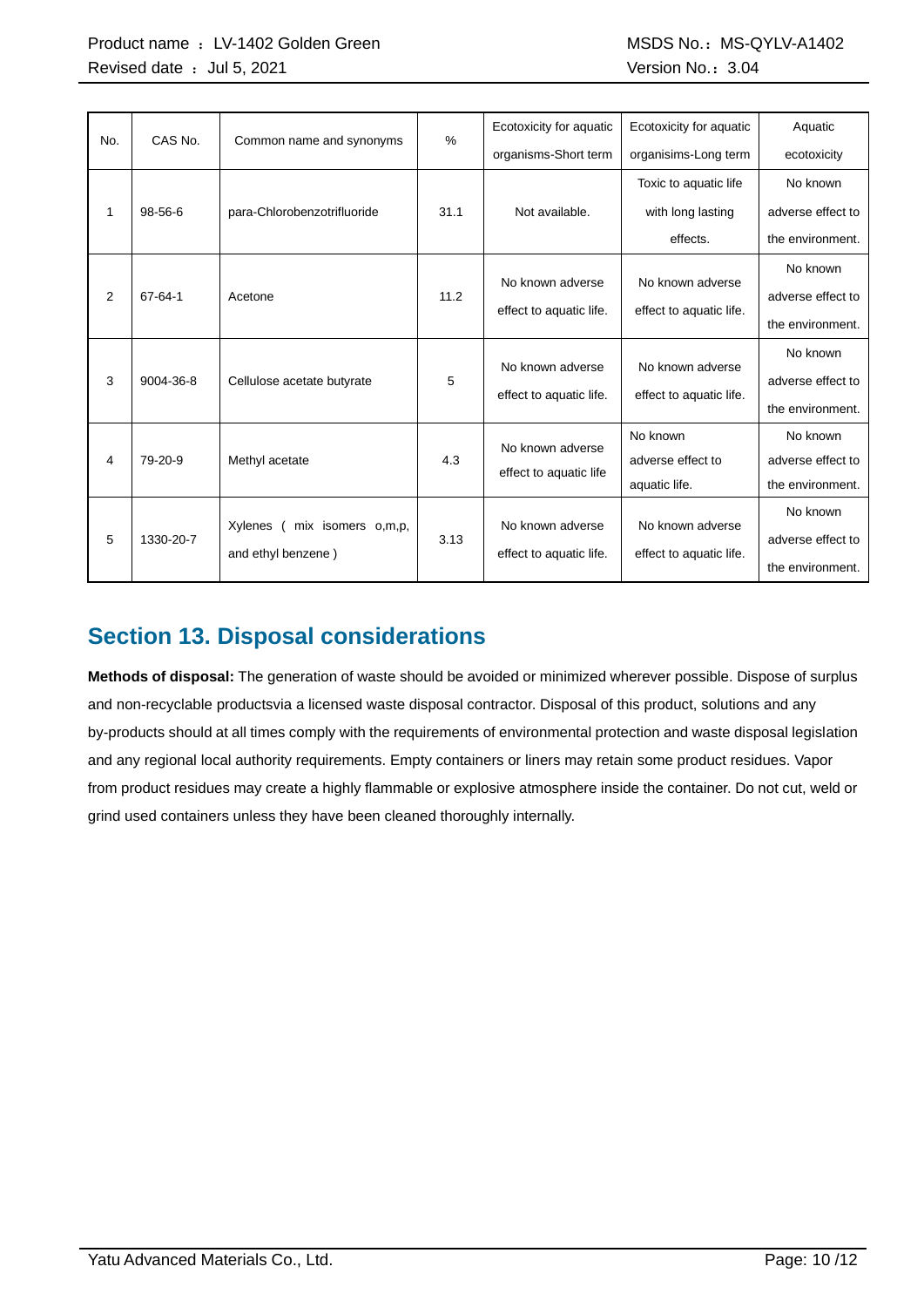### **Section 14. Transport information**

|                            | TDG          | <b>DOT</b>   | <b>IMDG</b>  | <b>IATA</b>  |
|----------------------------|--------------|--------------|--------------|--------------|
| UN number                  | 1263         | 1263         | 1263         | 1263         |
| Proper shipping name       | <b>PAINT</b> | <b>PAINT</b> | <b>PAINT</b> | <b>PAINT</b> |
| Transport hazard class(es) |              |              |              |              |
| Packing group              | П            | Ш            |              | Ш            |

#### **Other information**

**Marine pollutant:** No

**IMDG:** Not applicable

#### **Exemption for limited quantity:** 5 L

In accordance with the Canadian Transport of Dangerous Goods regulations by Road, we use the 1.17 exemption when applicable. In accordance with 49 CFR article 172.315 for transportation by a mode other than air, we use the Limited quantities exemption when applicable.

**Special precautions:** Not applicable

**Others exemptions:** No other exemption.

## **Section 15. Regulatory information**

### **Canada**

| No. | CAS No.   | Common name and synonyms                       | %    | <b>DSL</b> | <b>NDSL</b> | <b>NPRI</b> |
|-----|-----------|------------------------------------------------|------|------------|-------------|-------------|
| 1   | 98-56-6   | para-Chlorobenzotrifluoride                    | 31.1 | X          |             |             |
| 2   | 67-64-1   | Acetone                                        | 11.2 | X          |             |             |
| 3   | 9004-36-8 | Cellulose acetate butyrate                     | 5    | X          |             |             |
| 4   | 79-20-9   | Methyl acetate                                 | 4.3  | X          |             |             |
| 5   | 1330-20-7 | Xylenes (mix isomers o,m,p, and ethyl benzene) | 3.13 | X          |             | X           |

### **United-States**

| No. | CAS No.   | Common name and synonyms    | %    | <b>TSCA</b> | PROP-65 | Right to know |
|-----|-----------|-----------------------------|------|-------------|---------|---------------|
|     | 98-56-6   | para-Chlorobenzotrifluoride | 31.1 | X           |         |               |
| 2   | 67-64-1   | Acetone                     | 11.2 | X           |         | X             |
| 3   | 9004-36-8 | Cellulose acetate butyrate  | 5    | X           |         |               |
| 4   | 79-20-9   | Methyl acetate              | 4.3  | X           |         | X             |